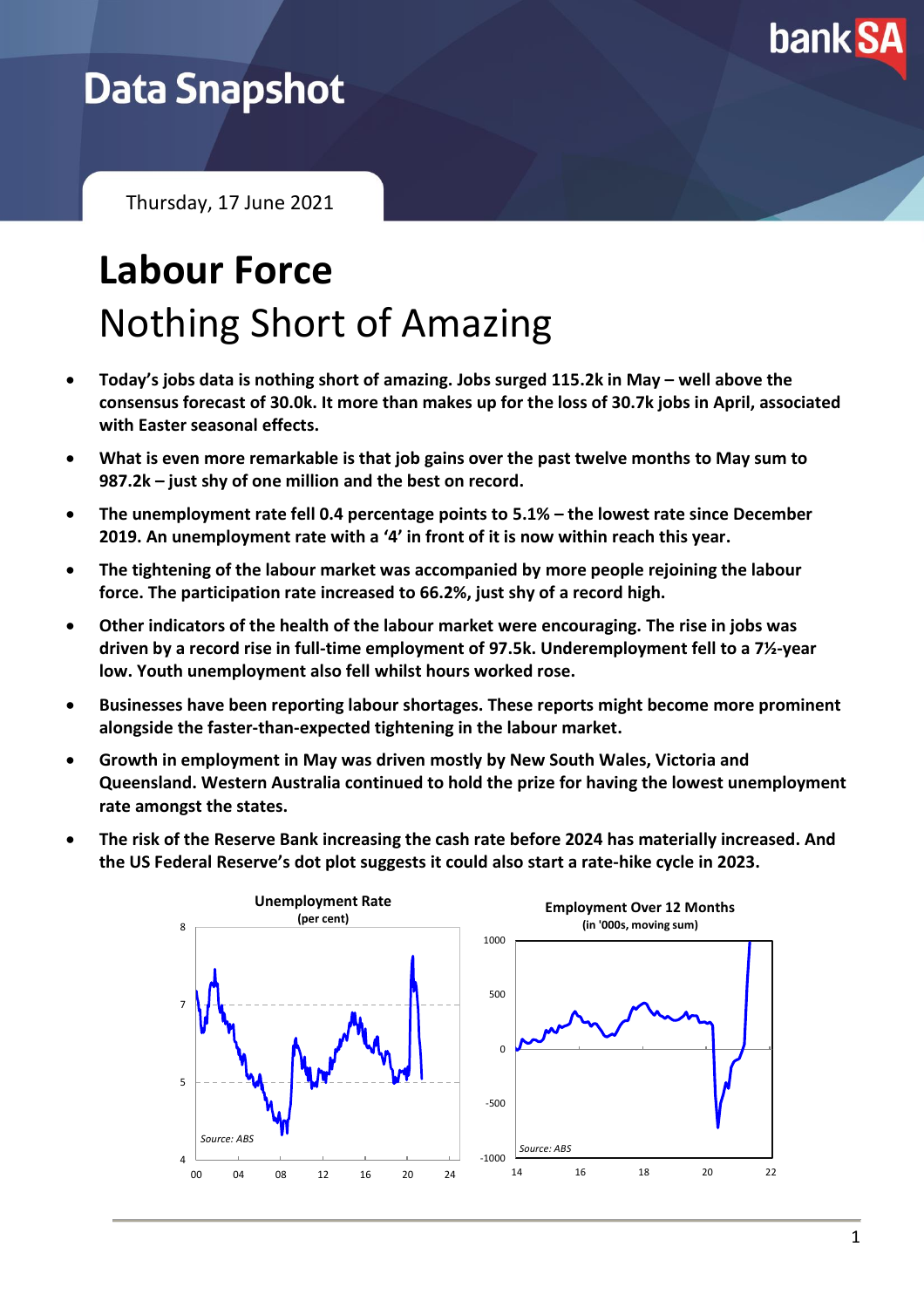Today's jobs data is nothing short of amazing. Jobs surged 115.2k in May – well above the consensus forecast and our forecast of 30.0k. It more than makes up for the loss of nearly 31k jobs in April, associated with Easter seasonal effects. What is even more remarkable is that net job gains over the past twelve months to May sum to 987k – just shy of one million and the best on record.

#### **Full-time vs part-time**

An encouraging feature of the jobs data is that the gains were led by full-time employment. Full-time employment lifted 97.5k in May and rose in April by 33.5k. Part-time employment fell sharply in April by 64.2k, which could partly reflect the expiry of JobKeeper in March, and only made a partial recovery in May (up 17.7k).

The sluggishness of the recovery in part-time jobs after JobKeeper expired might reflect the fact that many jobs lost during the pandemic were part-time and casual. They were employed in industries hardest hit by the international border closures – hospitality and tourism – that employ a higher share of part-time and casual staff.

#### **Unemployment rate**

The unemployment rate fell 0.4 percentage points to 5.1% - the lowest rate since February 2020. An unemployment rate with a '4' in front of it is now within reach this year. The Reserve Bank's forecasts published last month had an unemployment rate of 5.0% at the end of this year and 4.5% at the end of 2022, but these forecasts appear too high now.

The pandemic peak in the unemployment rate was 7.4% in July last year. Since then, the unemployment rate has dropped 2.3 percentage points.

The participation rate also rose in May, rising from 65.9% to 66.2%, which is just shy of the record high of 66.3%. So not only are more jobs being created, but more people have rejoined the labour force after having dropped out during the height of the pandemic last year.

#### **Other labour market measures**

Other measures of the health of the labour market are also suggesting a strong improvement is underway in the jobs market. Hours worked lifted by 1.4% in May, the youth unemployment rate fell 0.5 percentage points to 10.3%, the underemployment rate fell 0.3 percentage points to a 7½-year low of 7.4% and the underutilisation rate fell 0.7 percentage points to an 8-year low of 12.5%.

The employment-to-population ratio is often viewed as an alternative measure to the unemployment rate; it rose 0.5 percentage points to 62.8% – within reach of the all-time high for the series of 62.9%.

#### **Drivers of jobs growth**

The economic recovery was initially led by consumer spending. It is now also being supported by an expansion in business spending, which is helping to drive jobs growth up and the unemployment rate down. Indeed, business investment has experienced a strong uplift, especially in spending on machinery and equipment, as businesses take advantage of generous government tax incentives.

Consumers and businesses also feel optimistic about the outlook, although the recent outbreaks in NSW and Victoria highlight that we are not out of the woods yet with the pandemic and keeping the virus suppressed will be critical in maintaining confidence at these elevated levels.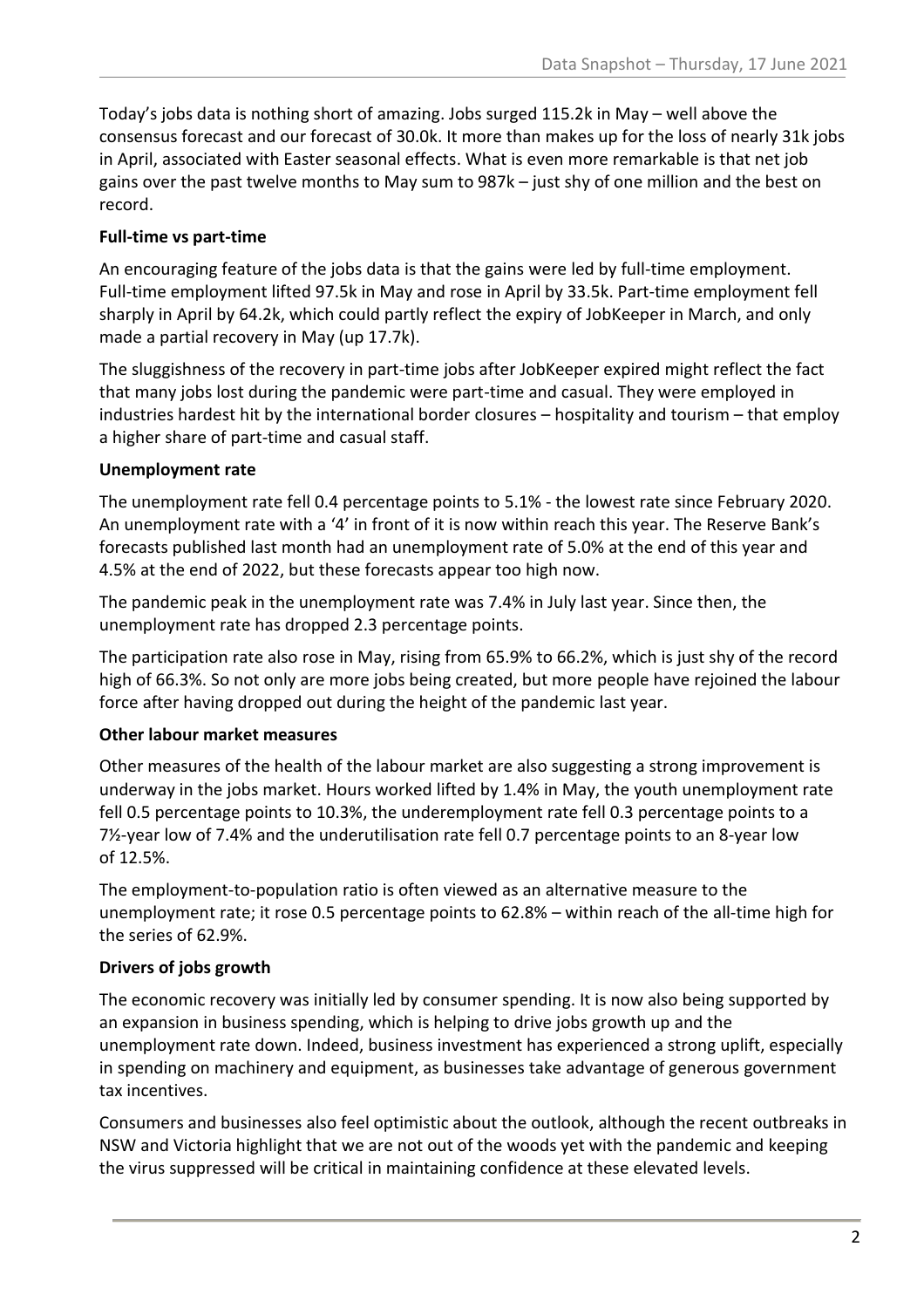#### **Labour shortages and wages growth**

Businesses are reporting labour shortages and that it is hard to find the right type of labour. These reports might become louder with the faster-than-expected tightening in the labour market. In a speech earlier today, the Reserve Bank (RBA) Governor Phillip Lowe spoke about firms facing labour shortages. He spoke about the two approaches firms could adopt to deal with these shortages. One was to lift wages. The second is using non-wage strategies to attract staff, which Lowe said many firms are choosing to utilise. He added that some firms are also adopting a 'wait and ration' approach, possibly awaiting borders to open.

The RBA continues to expect wages growth to increase slowly, which if proves correct would mean a cash rate hike before 2024 might not be so likely. However, economic data, including jobs data, has consistently exceeded consensus expectations and the forecasts of policymakers.

#### **Outlook for RBA policy**

With the unemployment rate possibly approaching full employment sooner than the RBA previously anticipated, wage pressures might also build up sooner than expected, meaning a rate hike before 2024 cannot be fully ruled out. The risks of the rate-hike cycle starting in Australia in 2023 (or even 2022) have grown considerably.

Overnight, the US Federal Reserve Open Market Committee (FOMC) met and the dot plot of members' forecasts showed two rate hikes for 2023 – earlier than what was previously suggested. Could the RBA follow close behind? First, whether the RBA chooses to extend the yield curve control program to the November 2024 bond and extend quantitative easing (QE) needs to be decided. This will be decided next month at the RBA's board meeting. Today's data reinforces our expectations that the RBA will not extend to the November 2024 bond, instead leaving it at the April 2024 bond. It also cements our thoughts that the RBA will extend QE but not by another \$100 billion for six months. It will likely move to an open, flexible QE program instead (our forecast) or extend but reduce the size of its QE program from \$100 billion.

#### **Across the states**

The growth in employment in May was driven by New South Wales, Victoria and Queensland. Indeed, jobs spiked 75.2k in May in NSW. In Victoria, jobs rose 29.8k while they were up 32.3k in Queensland. All states recorded rises in employment.



Western Australia continued to hold the prize for having the lowest unemployment rate amongst the states. In May, WA's unemployment dropped 0.2 percentage points to 4.7% – the lowest since December 2013. Victoria followed closely behind. Its unemployment rate in May fell to 4.8% and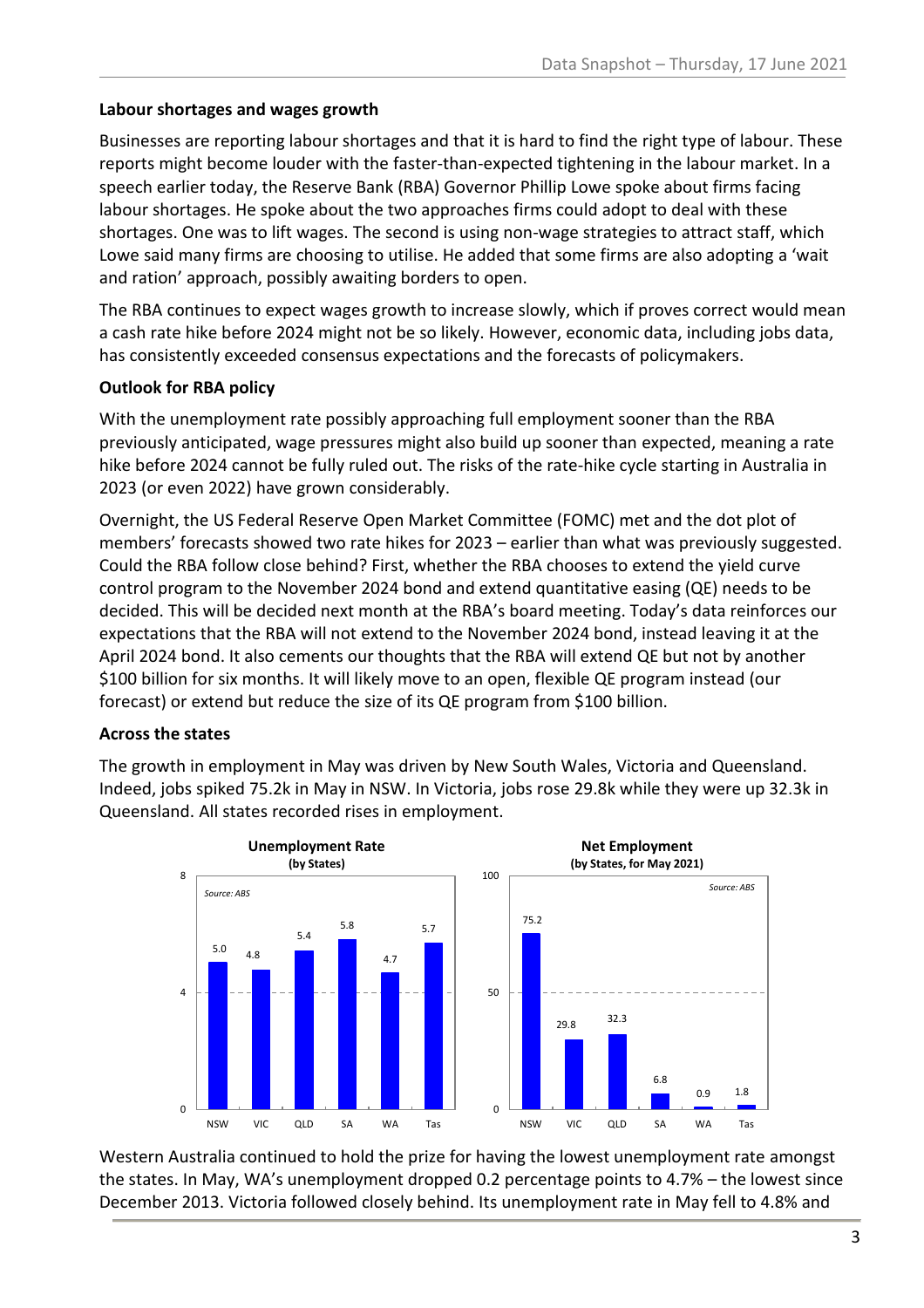unlike WA, Victoria's drop in its unemployment rate was accompanied by a sharp rise in its participation rate. All states recorded declines in their unemployment rates in May. The exception was South Australia – it experienced a slight uptick in its jobless rate to 5.8%.

> **Besa Deda, Chief Economist** Ph: 02-8254-3251